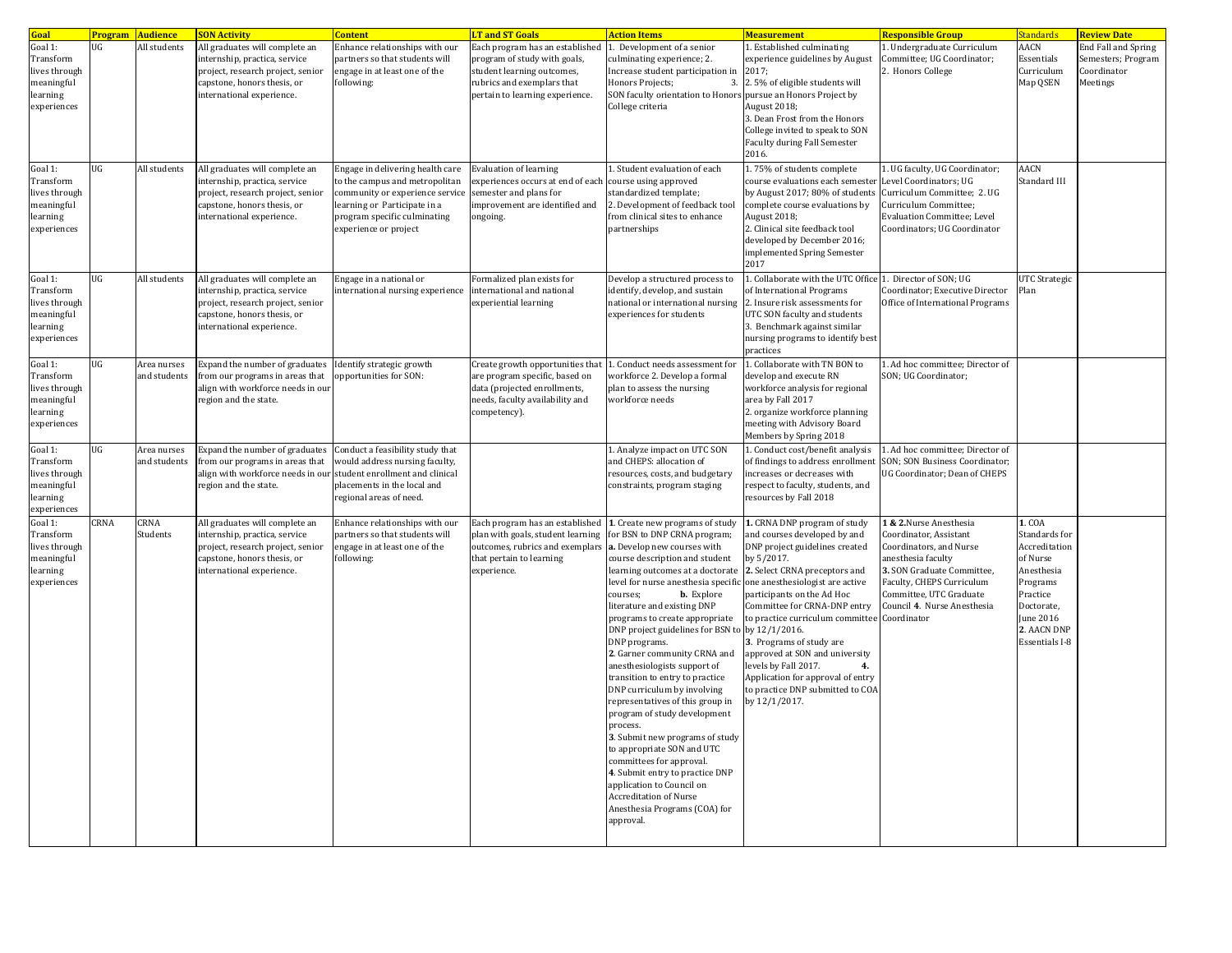| Goal                                                                           |      | <b>Program Audience</b> | <b>SON Activity</b>                                                                                                                                              | <b>Content</b>                                                                                                                                                                                   | <b>T</b> and ST Goals                                                                                                                                 | <b>Action Items</b>                                                                                                                                                                                                                                                                                                                                                                                                                                                                                                                                                                                                                                                                      | <b>Measurement</b>                                                                                                                                                                                                                                                                                                                                                                                                                                                                                                | <mark>Responsible Group</mark>                                                                                                                                                            | Standards                                                                                                                                                                                                                                                    | <b>Review Date</b>                              |
|--------------------------------------------------------------------------------|------|-------------------------|------------------------------------------------------------------------------------------------------------------------------------------------------------------|--------------------------------------------------------------------------------------------------------------------------------------------------------------------------------------------------|-------------------------------------------------------------------------------------------------------------------------------------------------------|------------------------------------------------------------------------------------------------------------------------------------------------------------------------------------------------------------------------------------------------------------------------------------------------------------------------------------------------------------------------------------------------------------------------------------------------------------------------------------------------------------------------------------------------------------------------------------------------------------------------------------------------------------------------------------------|-------------------------------------------------------------------------------------------------------------------------------------------------------------------------------------------------------------------------------------------------------------------------------------------------------------------------------------------------------------------------------------------------------------------------------------------------------------------------------------------------------------------|-------------------------------------------------------------------------------------------------------------------------------------------------------------------------------------------|--------------------------------------------------------------------------------------------------------------------------------------------------------------------------------------------------------------------------------------------------------------|-------------------------------------------------|
| Goal 1:<br>Transform<br>lives through<br>meaningful<br>learning<br>experiences | CRNA | CRNA<br>Students        | All graduates will complete an<br>internship, practica, service<br>project, research project, senior<br>capstone, honors thesis, or<br>international experience. | Engage in delivering health care<br>to the campus and metropolitan<br>community or; experience service<br>learning; or participate in a<br>program specific culminating<br>experience or project | <b>Evaluation of learning</b><br>experiences occurs at end of each<br>semester and plans for<br>mprovement are identified and<br>ongoing.             | 1. All nurse anesthesia specialty<br>courses will be evaluated by<br>students each semester;<br>2. Nurse anesthesia faculty will<br>consider student course<br>evaluation responses to identify<br>course strengths and areas<br>needing improvement to aid in<br>developing necessary course<br>revisions<br>3. Increase response rate for the<br>Nurse Anesthesia graduate Exit<br>Interviews                                                                                                                                                                                                                                                                                          | 1.75% of students complete<br>course evaluations each semester<br>by Aug 2017; 80% of students<br>complete course evaluations by<br>Aug 2018 2. Summaries of<br>100% of the course evaluations<br>will be compiles by the nurse<br>anesthesia course faculty and<br>submitted to the SON Graduate<br>Committee with plans for change<br>if needed. 3.90%<br>participation in Nurse Anesthesia<br>graduate Exit Interviews by<br>August 2016; 95% participation<br>in MSN student Exit Interviews<br>byAugust 2017 | 1 & 2. Nurse Anesthesia<br>Coordinator, Assistant<br>Coordinators, and Nurse<br>anesthesia faculty 3. NA<br>Coordinator, Graduate Program<br>Coordinator                                  | 1. COA<br>Standards for<br>Accreditation<br>of Nurse<br>Anesthesia<br>programs,<br>Standard IV                                                                                                                                                               |                                                 |
| Goal 1:<br>Transform<br>lives through<br>meaningful<br>learning<br>experiences | CRNA | CRNA<br>Students        | All graduates will complete an<br>internship, practica, service<br>project, research project, senior<br>capstone, honors thesis, or<br>international experience. | Engage in a national or<br>international nursing experience                                                                                                                                      | Formalized plan exists for<br>international and national<br>experiential learning                                                                     | 1. All CRNA DNP graduates will<br>complete a DNP Project before<br>graduation and engage in<br>dissemination of the project<br>information                                                                                                                                                                                                                                                                                                                                                                                                                                                                                                                                               | 1.100% of CRNA DNP students<br>complete a DNP Project and<br>disseminate project at a local,<br>regional, national, and/or<br>international levels, 2022.                                                                                                                                                                                                                                                                                                                                                         | 1.Nurse Anesthesia DNP Program 1. AACN DNP<br>Coordinator, Assistant<br>Coordinators, and CRNA DNP<br>faculty                                                                             | <b>Essentials VIII</b><br>(Advnaced<br>Nursing<br>Practice) &<br>AACN MSN<br>Essential IV<br>(Translating &<br>Integrating<br>Scholarship<br>into Practice)<br>2. COA<br>Stndards for<br>Accreditation<br>of Nurse<br>Anesthesia<br>programs,<br>Standard E8 |                                                 |
| Goal 1:<br>Transform<br>lives through<br>meaningful<br>learning<br>experiences | CRNA | <b>CRNA</b><br>Students | Expand the number of graduates<br>from our programs in areas that<br>align with workforce needs in our feasibility study that would<br>region and the state.     | Identify strategic growth<br>opportunities for SON: Conduct a<br>address nursing faculty, student<br>enrollment and clinical<br>placements in the local and<br>regional areas of need.           | Create growth opportunities that<br>are program specific, based on<br>data (projected enrollments,<br>needs, faculty availability and<br>competency). | 1. Analyze impact on UTC SON<br>and CHEPS: allocation of<br>resources, costs, and budgetary<br>constraints, program staging<br>2. Develop a strong, engaged SON<br>alumni group/database to<br>enhance partnership<br>opportunities, precepting<br>possiblities, and philanthropic<br>potential 3. Develop a social<br>media presence to maintain<br>contact with alumni                                                                                                                                                                                                                                                                                                                 | 1. Conduct cost/benefit analysis<br>of findings to address enrollment<br>increases/decreases with respect<br>to faculty, students, and<br>resources by Fall 2018<br>2. Current alumni contact<br>list/database developed and<br>mainatained 3. Social media sites<br>implemented and utilization<br>reviewed by Spring 2017                                                                                                                                                                                       |                                                                                                                                                                                           |                                                                                                                                                                                                                                                              | 1. Fall 2018<br>2. Fall 2018<br>3.<br>Quarterly |
| Goal 1:<br>Transform<br>lives through<br>meaningful<br>learning<br>experiences | NP   | NP students             | All graduates will complete an<br>internship, practica, service<br>project, research project, senior<br>capstone, honors thesis, or<br>international experience. | Enhance relationships with our<br>partners so that students will<br>engage in at least one of the<br>following:                                                                                  | Each program has an established<br>plan with goals, student learning<br>outcomes, rubrics and exemplars<br>that pertain to learning<br>experience.    | 1. Create new programs of study<br>for BSN to DNP NP programs<br>a. . Develop new courses with<br>course description and student<br>learning outcomes at a doctorate<br>level for core, FNP and AGAC<br>courses.<br><b>b.</b> Explore<br>literature and existing DNP<br>DNP project guidelines for BSN to summary of suggestions and<br>DNP programs.<br>2. Enhance NP clinical preceptor,<br>UTC NP student and UTC NP<br>faculty relationships by various<br>methods, i.e. focus groups, CE<br>offerings, alumni engagement. 3.<br>Submit new programs of study to<br>appropriate SON and UTC<br>committees for approval. 4.<br>Submit program study proposals<br>to CCNE for approval | 1. New programs of study for<br>BSN to DNP NP programs<br>developed by 5/2017.<br>a. BSN to DNP NP course syllabi<br>completed.<br>b. DNP<br>project guidelines created<br>2. Pilot focus group meetings of<br>clinical preceptors, students, and<br>rograms to create appropriate   alumni by March 2017. A. Submit<br>findings to SON Graduate<br>Committee. 4. Programs of study<br>are approved at SON and<br>university levels by Fall 2017.                                                                 | 1. NP Coordinators & DNP<br>2. NP,<br>Faculty<br><b>CRNA &amp; DNP Program</b><br>Coordinators, and appropriate<br>faculty 3. NP, CRNA & DNP<br>Coordinators 4.NP Program<br>Coordinators | 1. NONPF<br>2014 NP<br>Compentencie<br>s 2. AACN<br><b>DNP</b><br>Essentials I-8                                                                                                                                                                             |                                                 |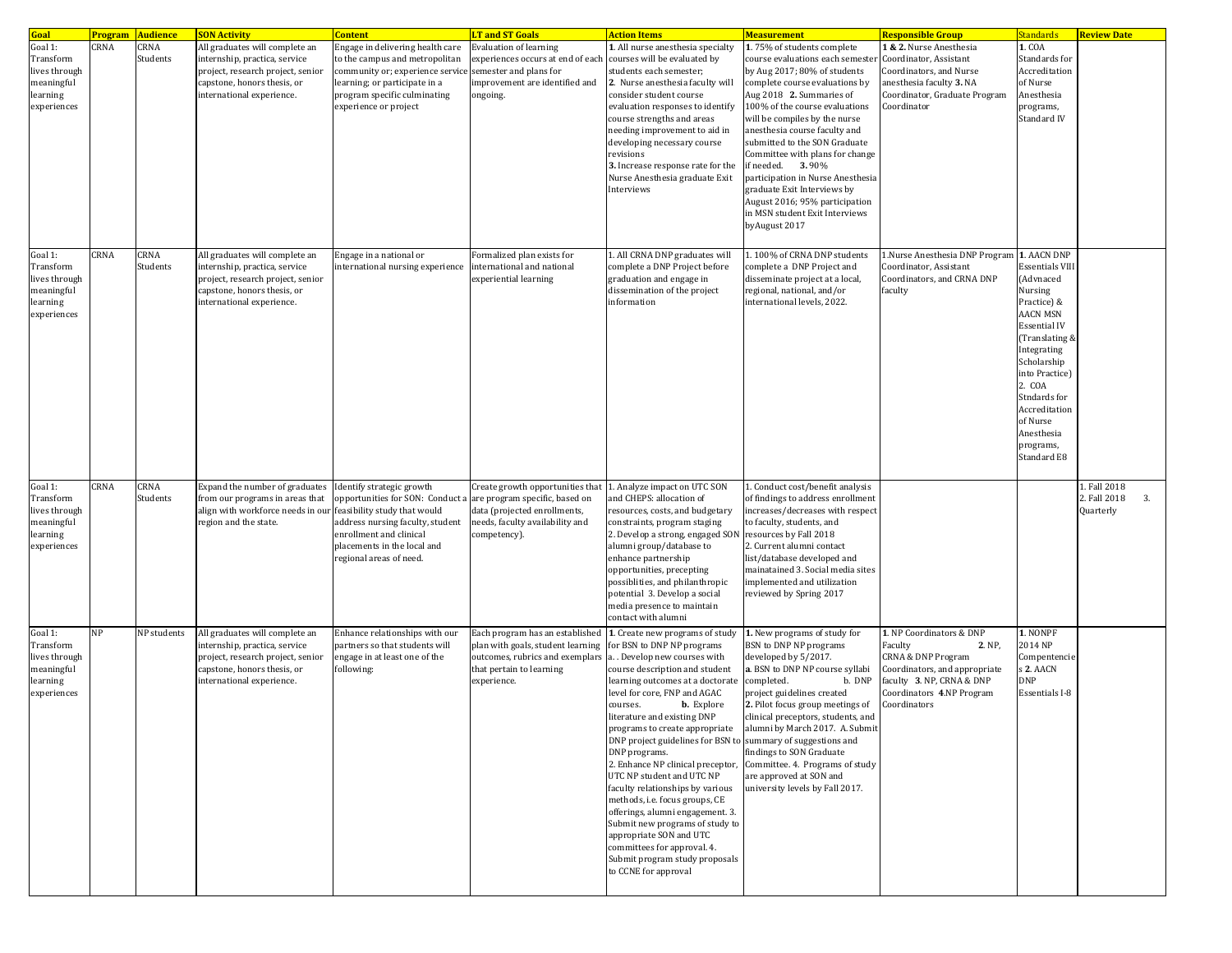| Goal                                                                           | <b>Program Audience</b> |                       | <b>SON Activity</b>                                                                                                                                                                    | <b>Content</b>                                                                                                                                                                                                                                     | <b>LT and ST Goals</b>                                                                                                                                                | <b>Action Items</b>                                                                                                                                                                                                                                                                                                                                                                                                                   | <b>Measurement</b>                                                                                                                                                                                                                                                                                                                                                                                                                                                                                                                          | <mark>Responsible Group</mark>                                                                                                                                                                                                                                                                                                                                        | standards                                                                                                                                                                                    | <b>Review Date</b>                                                                                                                                                                                                                                                                                                           |
|--------------------------------------------------------------------------------|-------------------------|-----------------------|----------------------------------------------------------------------------------------------------------------------------------------------------------------------------------------|----------------------------------------------------------------------------------------------------------------------------------------------------------------------------------------------------------------------------------------------------|-----------------------------------------------------------------------------------------------------------------------------------------------------------------------|---------------------------------------------------------------------------------------------------------------------------------------------------------------------------------------------------------------------------------------------------------------------------------------------------------------------------------------------------------------------------------------------------------------------------------------|---------------------------------------------------------------------------------------------------------------------------------------------------------------------------------------------------------------------------------------------------------------------------------------------------------------------------------------------------------------------------------------------------------------------------------------------------------------------------------------------------------------------------------------------|-----------------------------------------------------------------------------------------------------------------------------------------------------------------------------------------------------------------------------------------------------------------------------------------------------------------------------------------------------------------------|----------------------------------------------------------------------------------------------------------------------------------------------------------------------------------------------|------------------------------------------------------------------------------------------------------------------------------------------------------------------------------------------------------------------------------------------------------------------------------------------------------------------------------|
| Goal 1:<br>Transform<br>lives through<br>meaningful<br>learning<br>experiences | NP<br><b>NP</b>         | NP students           | All graduates will complete an<br>internship, practica, service<br>project, research project, senior<br>capstone, honors thesis, or<br>international experience.                       | Engage in delivering health care<br>to the campus and metropolitan<br>community or; experience service semester and plans for<br>learning; or participate in a<br>program specific culminating<br>experience or project<br>Engage in a national or | <b>Evaluation of learning</b><br>experiences occurs at end of each<br>mprovement are identified and<br>ongoing.<br>Formalized plan exists for                         | All NP MSN & DNP courses will<br>be evaluated by students each<br>$\overline{2}$<br>semester<br>Increase response rate for NP<br>MSN or DNP student Exit<br>Interviews                                                                                                                                                                                                                                                                | 1.75% of students complete<br>course evaluations each semeste<br>by Aug 2017; 80% of students<br>complete course evaluations by<br>Aug 2018<br>2.90%<br>participation in NP MSN student<br>Exit Interviews by December<br>2017; 95% participation in MSN<br>student Exit Interviews by<br>December 2018                                                                                                                                                                                                                                     | 1. NP MSN or DNP Coordinators,<br>DNP faculty, Graduate Committee<br>standing agenda item for<br>monthly Graduate Committee<br>2. NP MSN o<br>meetings)<br>DNP Coordinators, Graduate<br>Program Coordinator; Graduate<br>Committee; SON Director<br>3. NP MSN or DNP Coordinators;<br>Gradute Program Coordinator;<br><b>SON Director</b><br>. NP MSN or DNP Program | 1. AACN -<br>Standard III<br>(Program<br>Quality:<br>Curriculum,<br>Teaching-<br>Learning<br>Practices) &<br><b>AACN MSN</b><br><b>Essential III</b><br>(Quality<br>Improvement<br>& Safety) |                                                                                                                                                                                                                                                                                                                              |
| Goal 1:<br>Transform<br>lives through<br>meaningful<br>learning<br>experiences |                         | NP students           | All graduates will complete an<br>internship, practica, service<br>project, research project, senior<br>capstone, honors thesis, or<br>international experience.                       | international nursing experience                                                                                                                                                                                                                   | international and national<br>experiential learning                                                                                                                   | 1. All NP graduates will have<br>completed a MSN or DNP Project<br>before graduation and engage in<br>dissemination of the project<br>information                                                                                                                                                                                                                                                                                     | 1.100% of NP MSN or NP DNP<br>students complete a MSN or DNP<br>Project and disseminate project<br>at a local, regional, national,<br>and/or international leves.                                                                                                                                                                                                                                                                                                                                                                           | Coordinators, MSN or DNP<br>faculty/DNP Team Members                                                                                                                                                                                                                                                                                                                  | 1. AACN DNP<br><b>Essentials VIII</b><br>(Advnaced<br>Nursing<br>Practice) &<br><b>AACN MSN</b><br><b>Essential IV</b><br>(Translating &<br>Integrating<br>Scholarship<br>into Practice)     |                                                                                                                                                                                                                                                                                                                              |
| Goal 1:<br>Transform<br>lives through<br>meaningful<br>learning<br>experiences | NP                      | NP students           | Expand the number of graduates Identify strategic growth<br>from our programs in areas that<br>align with workforce needs in our feasibility study that would<br>region and the state. | opportunities for SON: Conduct a<br>address nursing faculty, student<br>enrollment and clinical<br>placements in the local and<br>regional areas of need.                                                                                          | Create growth opportunities that<br>are program specific, based on<br>data (projected enrollments,<br>needs, faculty availability and<br>competency).                 | 1. Analyze impact on UTC SON<br>and CHEPS: allocation of<br>resources, costs, and budgetary<br>constraints, program staging<br>2. Develop a strong, engaged SON<br>alumni group/database to<br>enhance partnership<br>opportunities, precepting<br>possiblities, and philanthropic<br>potential 3. Develop a social<br>media presence to maintain<br>contact with alumni                                                              | 1. Conduct cost/benefit analysis<br>of findings to address enrollment<br>increases/decreases with respect<br>to faculty, students, and<br>resources by Fall 2018<br>2. Current alumni contact<br>list/database developed and<br>mainatained 3. Social media sites<br>implemented and utilization<br>reviewed by Spring 2017                                                                                                                                                                                                                 |                                                                                                                                                                                                                                                                                                                                                                       |                                                                                                                                                                                              | 1. Fall 2018<br>2. Fall 2018<br>3.<br>Quarterly                                                                                                                                                                                                                                                                              |
| Goal 1:<br>Transform<br>lives through<br>meaningful<br>learning<br>experiences |                         | DNP: NAS All students | All graduates will complete an<br>internship, practica, service<br>project, research project, senior<br>capstone, honors thesis, or<br>international experience.                       | Enhance relationships with our<br>partners so that students will<br>engage in at least one of the<br>following:                                                                                                                                    | Each program has an established<br>program of study with goals,<br>student learning outcomes,<br>rubrics and exemplars that<br>pertain to learning experience.        | 1.Restructure administration<br>course offerings for DNP:NAS to<br>doctorate level.<br>2. Meet with area agency<br>translational projects that would<br>be of mutual benefit by Fall 2017.<br>3. Provide credit for N5010 and<br>N5000 for post- masters students Master's student program of<br>by Fall 2016;<br>4. Eliminate electives and N5010<br>and N533, N5300 in BSN-DNP<br>NAS student curriculum proposal<br>by Spring 2017 | 1. Nursing Administration<br>student learning outcomes will be SON Graduate Committee;<br>updated by Spring 2017<br>2. Project development process<br>stakeholders/ partners to explore is established that is beneficial for faculty;<br>UTC and area agency<br>stakeholders/partners by Spring<br>2018.<br>3. Post-<br>study will reflect transfer credit<br>for N5010 and N5000 based on<br>transcript review<br>4. BSN-DNP NAS program of<br>study reflects alternate courses.                                                          | BSN-DNP Ad Hoc Committee;<br>2<br><b>DNP Program Coordinators;</b><br>Agency representatives; DNP<br>3.<br>Program Coordinator; SON<br>Graduate Committee; SON<br>Graduate/Business Coordinator;<br>4. Program Coordinator, SON<br>Graduate Committee; SON<br>Graduate/Business Coordinator;<br>COB                                                                   | Nursing<br>Administratio<br>n Scope and<br>Standards of<br>Practice;<br>AACN<br>Standard III;<br><b>AACN DNP</b><br>White Paper<br>2015                                                      | 1. Fall 2017<br>Spring 2018<br>3.<br>Spring 2017<br>4.<br><b>Fall 2017</b>                                                                                                                                                                                                                                                   |
| Goal 1:<br>Transform<br>lives through<br>meaningful<br>learning<br>experiences |                         | DNP: NAS All students | All graduates will complete an<br>internship, practica, service<br>project, research project, senior<br>capstone, honors thesis, or<br>international experience.                       | Engage in delivering health care<br>to the campus and metropolitan<br>community or experience service<br>learning or Participate in a<br>program specific culminating<br>experience or project                                                     | <b>Evaluation of learning</b><br>experiences occurs at end of each evaluated by students each<br>semester and plans for<br>improvement are identified and<br>ongoing. | All DNP courses will be<br>2.<br>semester<br>Develop DNP Program<br>'Dashboard"<br>3. Increase response rate for DNP<br>student Exit Interviews                                                                                                                                                                                                                                                                                       | 1.75% of students complete<br>course evaluations each semester<br>by Aug 2017; 80% of students<br>complete course evaluations by<br>Aug 2018<br>2. DNP<br>Program Dashboard developed<br>and implemented by Spring 2017<br>reflects trending indicators of<br>attrition, student demographics,<br>3. Utilize<br>etc.<br>DNP Dashboard to benchmark<br>data regionally and nationally.<br>4.90% participation in DNP<br>student Exit Interviews by<br>December 2017; 95%<br>participation in DNP student Exit<br>Interviews by December 2018 | . DNP Coordinators, DNP faculty,<br>Graduate Committee (standing<br>agenda item for monthly<br>Graduate Committee meetings)<br>2. DNP Coordinators, Graduate<br>Program Coordinator; Graduate<br>Committee; SON Director<br>3. DNP Coordinators; Gradute<br>Program Coordinator; SON<br>Director                                                                      | AACN -<br>Standard III<br>(Program<br>Quality:<br>Curriculum,<br>Teaching-<br>Learning<br>Practices)                                                                                         | 1. End of each<br>semester; standing<br>agenda item for<br>monthly Graduate<br>Committee meetings<br>2. DNP Program<br>Dashboard is<br>compiled for each<br>academic year and<br>reviewed at<br>beginning of next<br>calendar year in first<br><b>Graduate Committee</b><br>meeting<br>3. December 2017<br>and December 2018 |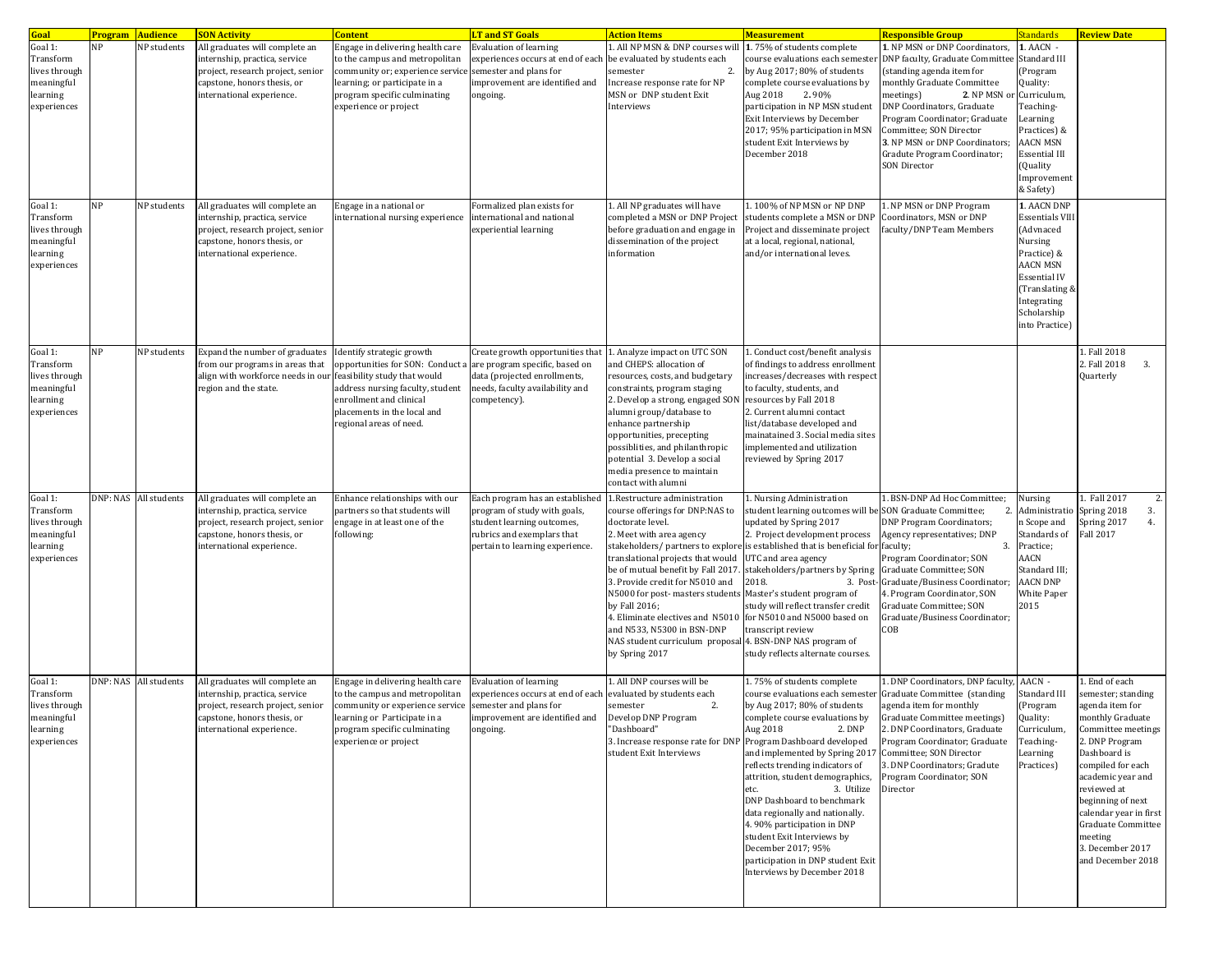| Goal                                                                           |         | <b>Program Audience</b>              | <b>SON Activity</b>                                                                                                                                              | <b>Content</b>                                                                                                                                                                                                          | <b>LT and ST Goals</b>                                                                                                                                | <b>Action Items</b>                                                                                                                                                                                                                                                                                                                                                                                                                                         | <b>Measurement</b>                                                                                                                                                                                                                                                                                                                                                                                                                                                                                                                          | Responsible Group                                                                                                                                                                                                                                                                                 | Standards                                                                                                                                                                                                                                                                                                 | <b>Review Date</b>                                                                                                                                                                                                                                                                                                   |
|--------------------------------------------------------------------------------|---------|--------------------------------------|------------------------------------------------------------------------------------------------------------------------------------------------------------------|-------------------------------------------------------------------------------------------------------------------------------------------------------------------------------------------------------------------------|-------------------------------------------------------------------------------------------------------------------------------------------------------|-------------------------------------------------------------------------------------------------------------------------------------------------------------------------------------------------------------------------------------------------------------------------------------------------------------------------------------------------------------------------------------------------------------------------------------------------------------|---------------------------------------------------------------------------------------------------------------------------------------------------------------------------------------------------------------------------------------------------------------------------------------------------------------------------------------------------------------------------------------------------------------------------------------------------------------------------------------------------------------------------------------------|---------------------------------------------------------------------------------------------------------------------------------------------------------------------------------------------------------------------------------------------------------------------------------------------------|-----------------------------------------------------------------------------------------------------------------------------------------------------------------------------------------------------------------------------------------------------------------------------------------------------------|----------------------------------------------------------------------------------------------------------------------------------------------------------------------------------------------------------------------------------------------------------------------------------------------------------------------|
| Goal 1:<br>Transform<br>lives through<br>meaningful<br>learning<br>experiences |         | DNP: NAS All students                | All graduates will complete an<br>internship, practica, service<br>project, research project, senior<br>capstone, honors thesis, or<br>international experience. | Engage in a national or<br>international nursing experience                                                                                                                                                             | Formalized plan exists for<br>international and national<br>experiential learning                                                                     | Improve dissemination of<br>translational projects                                                                                                                                                                                                                                                                                                                                                                                                          | 1. Promote opportunity for<br>students to present project<br>findings at organizations<br>2.90% NAS students will<br>disseminate projects at local,<br>national and international venues                                                                                                                                                                                                                                                                                                                                                    | <b>DNP:NAS Coordinator</b>                                                                                                                                                                                                                                                                        | <b>AACN White</b><br>Paper                                                                                                                                                                                                                                                                                | 1. By N7094<br>(semester in which<br><b>Final Presentation is</b><br>conducted)                                                                                                                                                                                                                                      |
| Goal 1:<br>Transform<br>lives through<br>meaningful<br>learning<br>experiences |         | DNP: NAS Area nurses<br>and students | Expand the number of graduates<br>from our programs in areas that<br>align with workforce needs in our<br>region and the state.                                  | Identify strategic growth<br>opportunities for SON:                                                                                                                                                                     | Create growth opportunities that<br>are program specific, based on<br>data (projected enrollments,<br>needs, faculty availability and<br>competency). | . Collaborate with UTC<br>Economics Online Program (COB)<br>to determine DNP:NAS with MBA<br>option; 2. Select one of proposed<br>options by spring 2017; a. BSN-<br>DNP NAS students use 3 business<br>related online nursing<br>courses/add 9 MBA courses; b.<br>Create HCAdministration MBA<br>concentration using NAS related<br>graduate courses; c. create a dual<br>enrollment BSN-DNP NAS/MBA;<br>3. Increase admission rates in<br>BSN-DNP program | . Determine course of study by<br>fall 2017; Present for approval to<br>Graduate Council fall 2017;<br>Implement Spring 2018; 3.<br>Evaluate effectiveness of<br><b>GRE/MAT</b> waivers forNursing<br>GPA 3.4 or better on admission<br>rates and Compare student<br>progress against HSRT scores and<br>consider HSRT as measure of<br>admission                                                                                                                                                                                           | & 2. Organizational leaders,<br>DNP committee members,<br>Program coordinator, students; 3.<br>1. DNP:NAS Coordinator;<br>Graduate Committee                                                                                                                                                      | MBA COB                                                                                                                                                                                                                                                                                                   | 1. Fall 2016                                                                                                                                                                                                                                                                                                         |
| Goal 1:<br>Transform<br>lives through<br>meaningful<br>learning<br>experiences |         | DNP: NAS Area nurses<br>and students | Expand the number of graduates<br>from our programs in areas that<br>align with workforce needs in our student enrollment and clinical<br>region and the state.  | Conduct a feasibility study that<br>would address nursing faculty,<br>placements in the local and<br>regional areas of need.                                                                                            |                                                                                                                                                       | 1. Analyze impact on UTC SON<br>and CHEPS: allocation of<br>resources, costs, and budgetary<br>constraints, program staging                                                                                                                                                                                                                                                                                                                                 | 1. Conduct cost/benefit analysis<br>of findings to address enrollment<br>increases or decreases with<br>respect to faculty, students, and<br>resources by Fall 2018                                                                                                                                                                                                                                                                                                                                                                         | . SON Ad hoc committee; SON<br>Director. SON Business<br>Coordinator, CHEPS Dean<br>2. SON Business Coordinator;<br>UTC Alumni Office; SON UG<br>Program Coordinator; SON<br>Director, UTC Development Office<br>3. DNP Faculty, IT Specialist                                                    |                                                                                                                                                                                                                                                                                                           | 1. Fall 2018<br>2. Fall 2018<br>3. Quarterly                                                                                                                                                                                                                                                                         |
| Goal 1:<br>Transform<br>lives through<br>meaningful<br>learning<br>experiences | DNP: PM | DNP students                         | All graduates will complete an<br>internship, practica, service<br>project, research project, senior<br>capstone, honors thesis, or<br>international experience. | Enhance relationships with our<br>partners so that students will<br>engage in at least one of the<br>following:                                                                                                         | Each program has an established<br>plan with goals, student learning<br>outcomes, rubrics and exemplars<br>that pertain to learning<br>experience.    | . Meet with area agency<br>translational projects that would<br>be of mutual benefit<br>2.<br>Streamline course offerings to<br>enhance interprofessionalism<br>and maximize use of available<br>resources among<br>colleges/schools where possible                                                                                                                                                                                                         | 1. Organize area agency<br>stakeholders/ partners to explore stakeholder/ partner meeting by<br>Spring 2017<br>2.<br>Meet with CHEPS<br>Dean/Directors/Faculty to<br>identify common courses that<br>could be offered<br>interprofessionally by Fall 2017                                                                                                                                                                                                                                                                                   | 1. Agency representatives; DNP<br>Coordinators; DNP Faculty<br>2. CHEPS Dean, Directors,<br>Program Coordinators, and<br>appropriate faculty                                                                                                                                                      | 1. AACN DNP<br><b>Essentials II</b><br>(Organization<br>al and<br>Systems<br>Leadership<br>for Quality<br>Improvement<br>and Systems<br>Thinking)<br>2. AACN DNP<br><b>Essentials VI</b><br>(Interprofessi<br>onal<br>Collaborationf<br>for Improving<br>Patient and<br>Population<br>Health<br>Outcomes) | 1. Spring 2017, 2.<br>Spring 2018                                                                                                                                                                                                                                                                                    |
| Goal 1:<br>Transform<br>lives through<br>meaningful<br>learning<br>experiences | DNP: PM | DNP students                         | All graduates will complete an<br>internship, practica, service<br>project, research project, senior<br>capstone, honors thesis, or<br>international experience. | Engage in delivering health care<br>to the campus and metropolitan<br>community or; experience service semester and plans for<br>learning; or participate in a<br>program specific culminating<br>experience or project | <b>Evaluation of learning</b><br>experiences occurs at end of each evaluated by students each<br>improvement are identified and<br>ongoing.           | 1. All DNP courses will be<br>2.<br>semester<br>Develop DNP Program<br>Dashboard<br>3. Increase response rate for DNP<br>student Exit Interviews                                                                                                                                                                                                                                                                                                            | 1.75% of students complete<br>course evaluations each semester<br>by Aug 2017; 80% of students<br>complete course evaluations by<br>Aug 2018 2. DNP Program<br>Dashboard developed and<br>implemented by Spring 2017 -<br>reflects trending indicators of<br>attrition, student demographics,<br>3. Utilizae DNP<br>etc.<br>Dashboard to benchmark data<br>regionally and nationally.<br>4.90% participation in DNP<br>student Exit Interviews by<br>December 2017; 95%<br>participation in DNP student Exit<br>Interviews by December 2018 | . DNP Coordinators, DNP faculty<br>Graduate Committee (standing<br>agenda item for monthly<br>Graduate Committee meetings)<br>2. DNP Coordinators, Graduate<br>Program Coordinator; Graduate<br>Committee; SON Director<br>3<br>DNP Coordinators; Gradute<br>Program Coordinator; SON<br>Director | 1. AACN -<br>Standard III<br>(Program<br>Quality:<br>Curriculum,<br>Teaching-<br>Learning<br>Practices)                                                                                                                                                                                                   | . End of each<br>semester; standing<br>agenda item for<br>monthly Graduate<br>Committee meetings<br>2. DNP Program<br>Dashboard is<br>compiled for each<br>academic year and<br>reviewed at<br>beginning of next<br>calendar year in first<br>Graduate Committee<br>meeting<br>3. December 2017<br>and December 2018 |